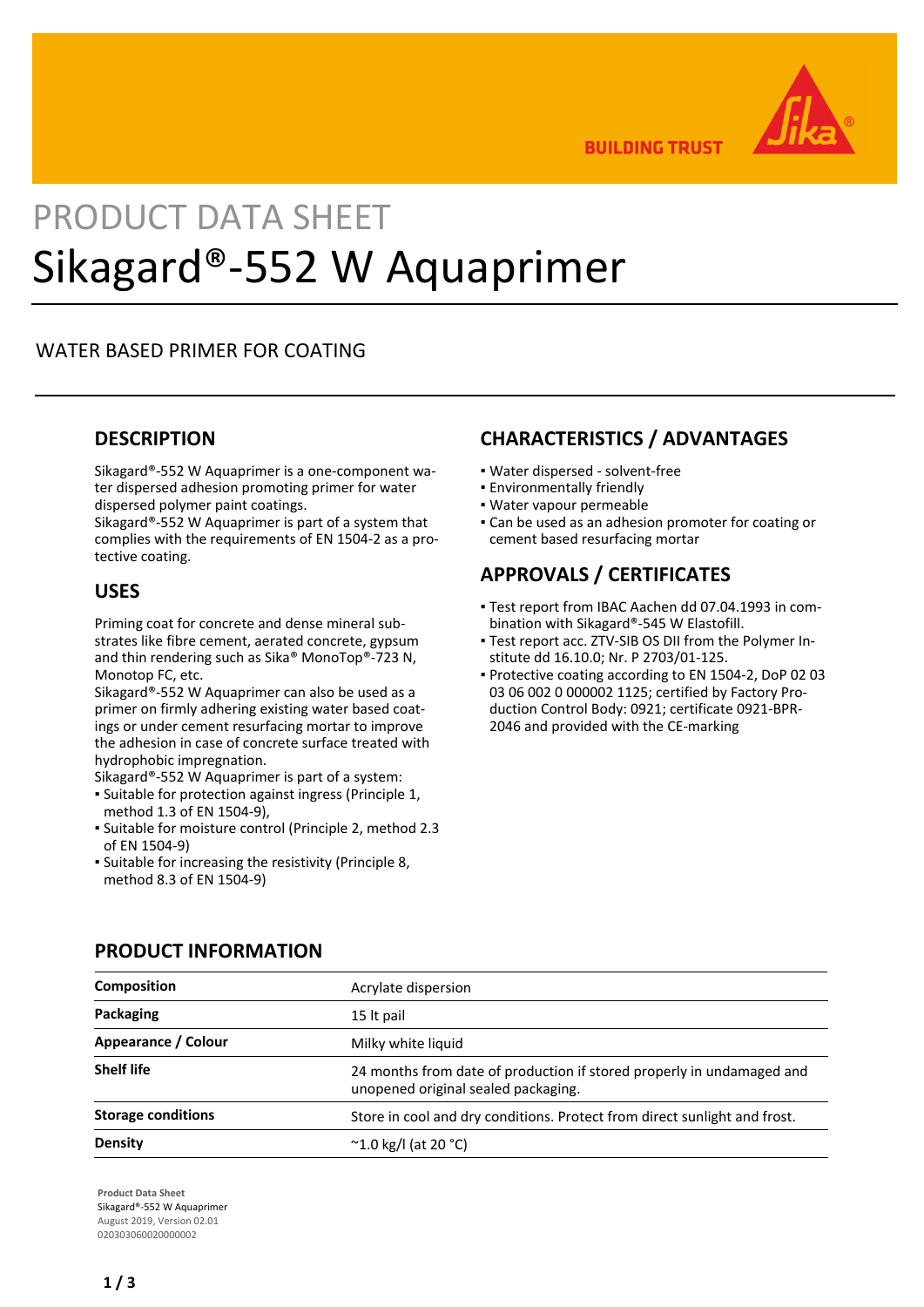## **SYSTEMS**

**System Structure** 1 × Sikagard®-552 W Aquaprimer

## **APPLICATION INFORMATION**

| Consumption                       | $\sim$ 0.10–0.12 kg/m <sup>2</sup> ( $\sim$ 8–10 m <sup>2</sup> per litre) dependent on the absorbency of<br>the substrate.                                                                                                                                                                                                                                                              |             |  |
|-----------------------------------|------------------------------------------------------------------------------------------------------------------------------------------------------------------------------------------------------------------------------------------------------------------------------------------------------------------------------------------------------------------------------------------|-------------|--|
| <b>Ambient Air Temperature</b>    | +8 °C min. / +35 °C max.                                                                                                                                                                                                                                                                                                                                                                 |             |  |
| <b>Relative Air Humidity</b>      | $< 80\%$                                                                                                                                                                                                                                                                                                                                                                                 |             |  |
| <b>Dew Point</b>                  | Substrate and ambient temperature must be at least 3 °C above dew point.                                                                                                                                                                                                                                                                                                                 |             |  |
| <b>Substrate Temperature</b>      | +8 °C min. / +35 °C max.                                                                                                                                                                                                                                                                                                                                                                 |             |  |
| <b>Waiting Time / Overcoating</b> | Waiting time before coating:                                                                                                                                                                                                                                                                                                                                                             |             |  |
|                                   | Substrate temperature                                                                                                                                                                                                                                                                                                                                                                    | <b>Time</b> |  |
|                                   | +8 °C                                                                                                                                                                                                                                                                                                                                                                                    | 12 hours    |  |
|                                   | $+20 °C$                                                                                                                                                                                                                                                                                                                                                                                 | 5 hours     |  |
|                                   | +35 °C                                                                                                                                                                                                                                                                                                                                                                                   | 2.5 hours   |  |
|                                   | Note: When application is on existing coating, waiting time prior to over-<br>coat the primer will increase by 100%.<br>Use only water dispersed coating systems on top of Sikagard®-552 W<br>Aquaprimer.<br>When used as primer under cement based resurfacing mortar, apply the<br>mortar when the primer is still tacky. If the primer has dried out com-<br>pletely, re-apply 1 coat |             |  |
| <b>Curing Treatment</b>           | Sikagard®-552 W Aquaprimer does not require any special curing but must<br>be protected from rain for at least 30 minutes at +20 °C.                                                                                                                                                                                                                                                     |             |  |

## **APPLICATION INSTRUCTIONS**

#### **SUBSTRATE QUALITY / PRE-TREATMENT**

The substrate must be dense and free from loose and friable particles.

Tensile strength of the substrate must be more than 1 N/mm2.

#### **Exposed concrete without existing coating**

Suitable preparation methods are steam cleaning, high pressure water jetting or blastcleaning. New concrete must be at least 28 days old.

#### **Thin layer renderings**

If required, a levelling pore sealer (e.g. Sika® Mono-Top®-723 N, Sika® MonoTop®- FC, Sikagard®-550 W , etc.) shall be applied – refer to the respective product data sheet. For cement based products, allow a curing time of at least 4 days before priming.

#### **Exposed concrete with existing coating**

Existing coatings must be tested to confirm their adhesion to the substrate - adhesion test average: > 1.0 N/mm2 with no single value below 0.7 N/mm2 for subsequent top rigid coating; > 0.8 N/mm2 with no single value below 0.5 N/mm2 for subsequent top elastic coating respectively – refer to the relevant Method Statement for more details.

- For water based coating, use Sikagard®-552 W Aquaprimer as primer
- For solvent based coating, use Sikagard®-551 S Elastic Primer - refer to separate data sheet

In case of doubt, carry out adherence testing to determine which primer is most suitable - wait at least 2 weeks after application prior to conduct the adhesion test as per EN 1542

#### **APPLICATION**

Sikagard®-552 W Aquaprimer is supplied ready for use; do not dilute it. Shake it thoroughly prior to apply it. Sikagard®-552 W Aquaprimer can be applied by brush, roller or airless spray.

#### **CLEANING OF EQUIPMENT**

Clean all tools and application equipment with clean water immediately after use. Hardened / cured material can only be removed mechanically.

## **IMPORTANT CONSIDERATIONS**

**BUILDING TRUST** 

Do not apply when there is:

- **Expected rain**
- Concrete younger than 28 days

Do not apply a resurfacing mortar onto Sikagard®-552 W Aquaprimer that has dried out - the bonding of the mortar might be impaired

**Product Data Sheet** Sikagard®-552 W Aquaprimer August 2019, Version 02.01 020303060020000002